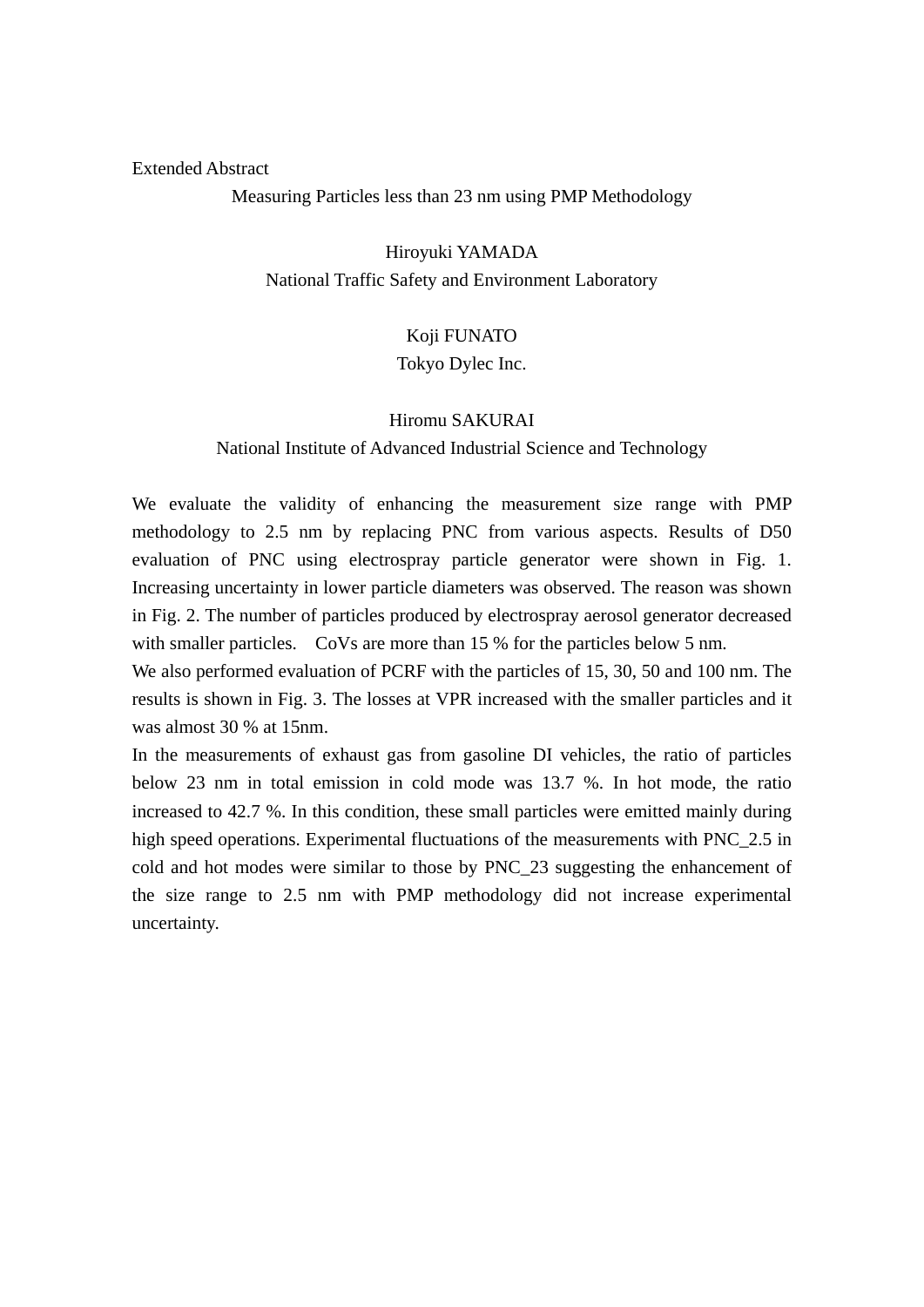

Fig. 1 Results of Detection efficiency measurement of PNC which D50 is 2.5 nm.



Fig.2 The number of particle at the inlet of PNC and observed CoV in the experiment shown in Fig.2.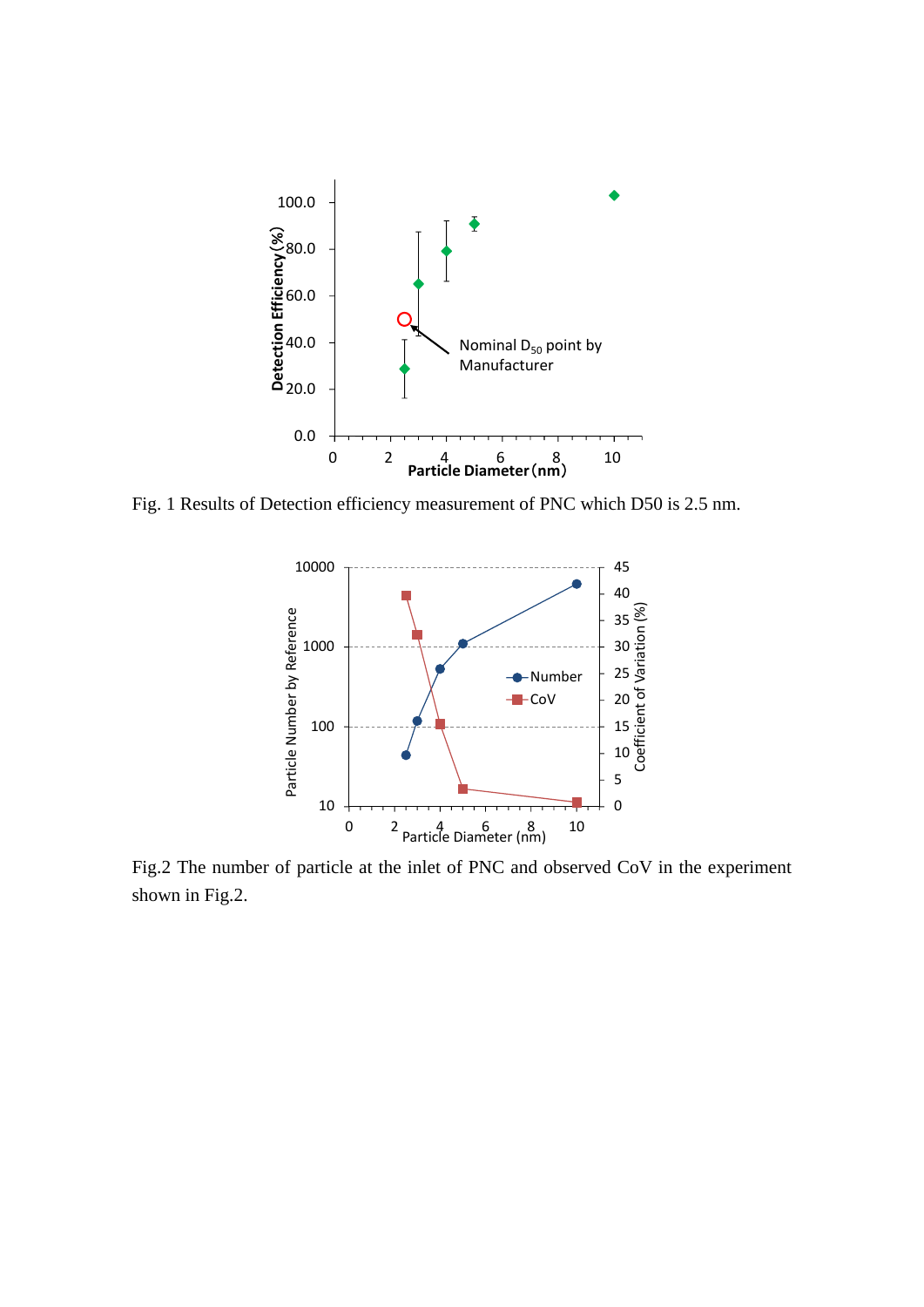

Fig. 3 Results of PCRF measurement at 15, 30, 50 and 100 nm.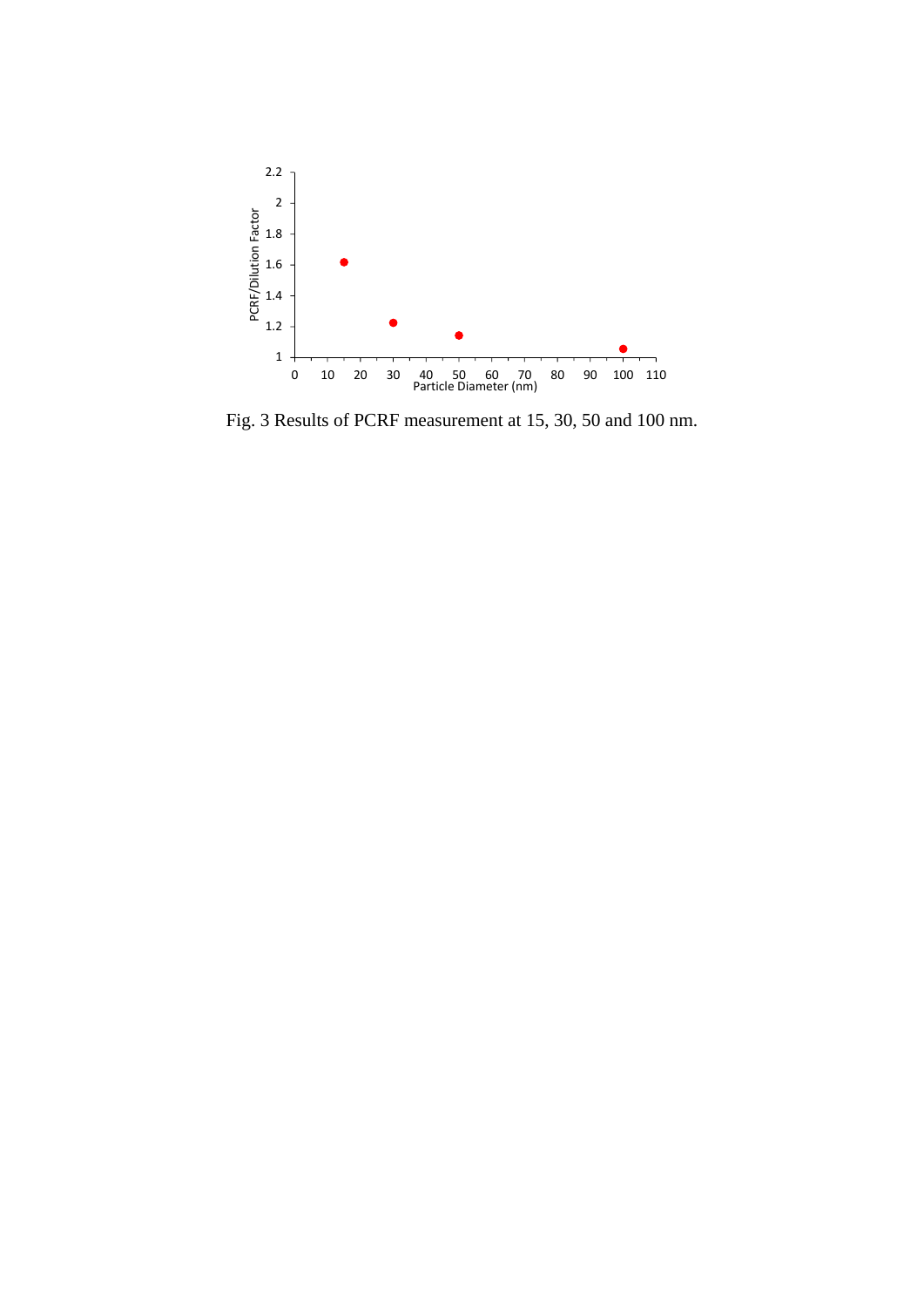# Measuring Particles less than 23 nm using PMP Methodology

National Traffic Safety and Environment Laboratory

Hiroyuki Yamada

Tokyo Dylec Koji Funato

National Institute of Advanced Industrial Science and Technology Hiromu Sakurai

1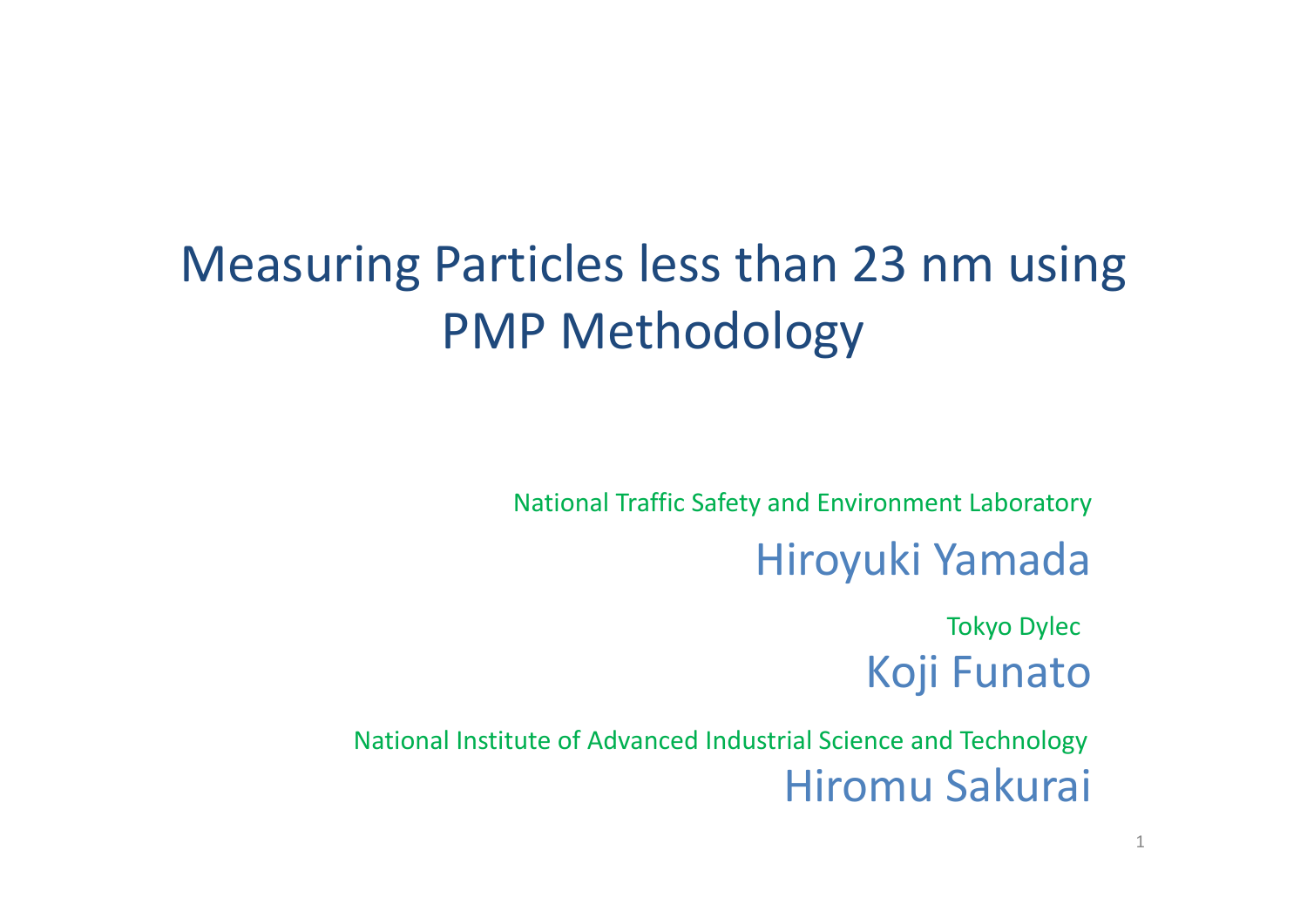## Perspective of starting PN regulation in Japan

•Ministry of Environment (MOE) seems to think PM2.5 have been more urgent matter than PN.

•MOE has understand merits of measuring PN against traditional PM measurement.

- $\triangleright$  High sensitivity
- $\triangleright$  Real-time measurement

•MOE has regarded that some issues are existing.

- $\triangleright$  Consistency with PM2.5 and SPM standards
- $\triangleright$  Calibration procedures

#### **These are not official comment of Japanese government.**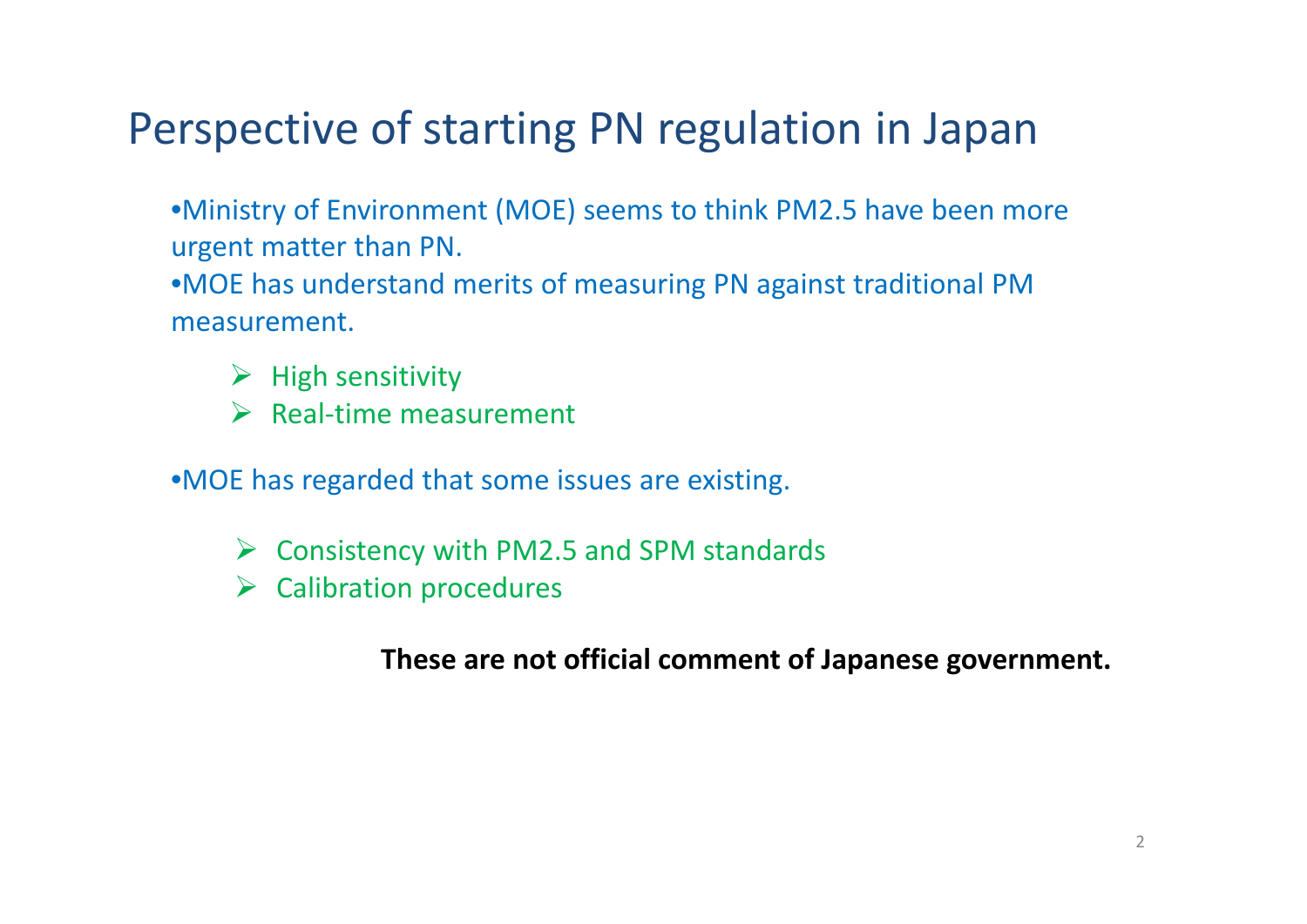#### European situation

•The hottest topics seems to  $e$  lowering a detection limit of PN)and PN-PEMS.



**The easiest way to lowering detection limit is replacing PNC.**

Can accurate results be obtained with this method? Are there any necessities to change the calibration procedure?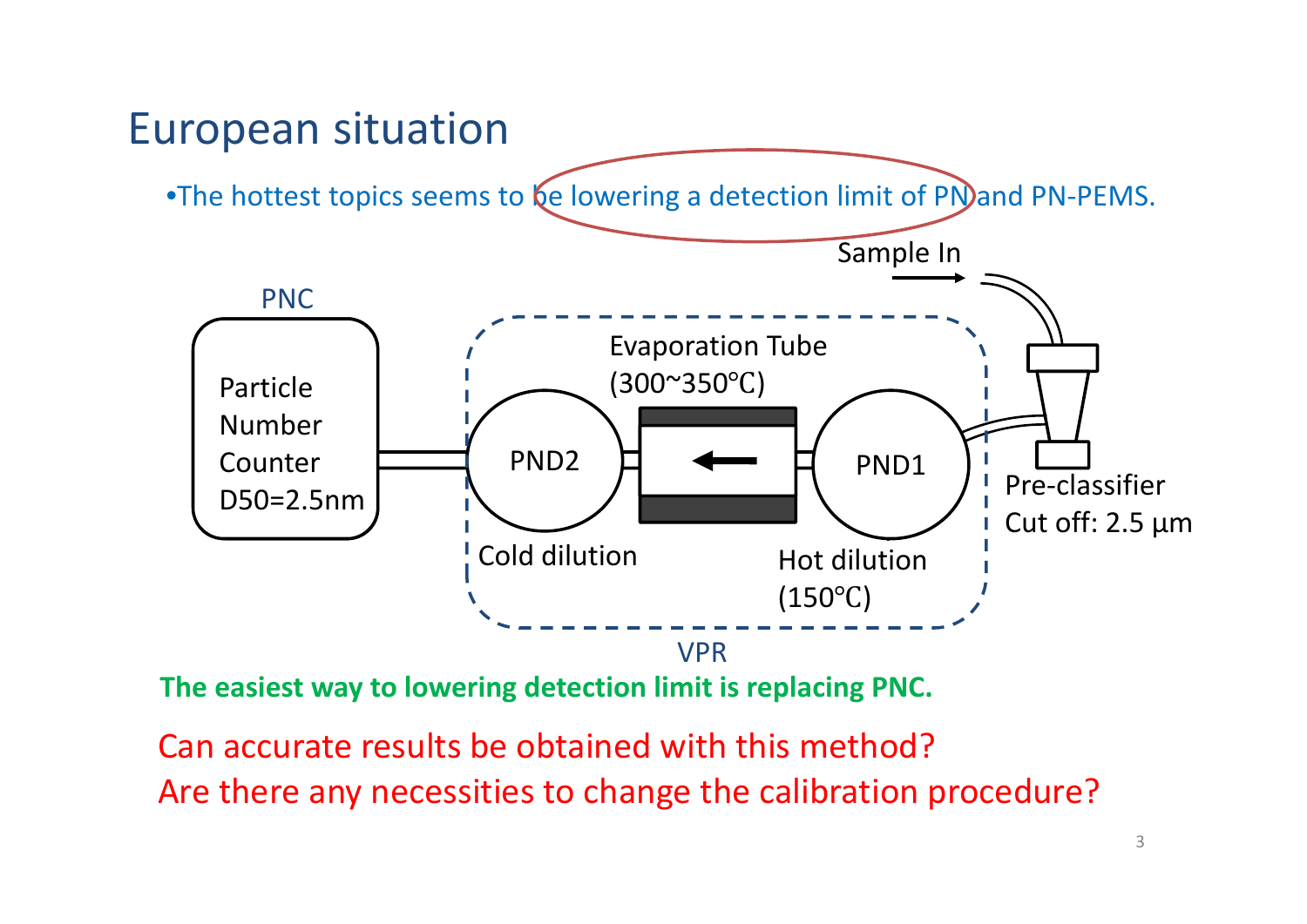## Calibration requirement for PN measurement

•Periodic calibrations and confirmations have been required for PN measuring system.

- PNC D50 check (50 %  $\pm$  12 % @ 23nm, >90 % @41nm)
- $\triangleright$  PNC k factor estimation
- $\triangleright$  VPR removal efficiency check (tetracontane > 30nm)
- VPR PCRF estimation (@30nm, @50nm and @100nm)

## **Objective**

- $\bullet$  Checking whether PMP calibration procedures can be performed with PNC which D50 is 2.5nm(PNC\_2.5).
	- Detection efficiency of PNC\_2.5 down to 2.5nm.
	- VPR PCRF estimation @ 15nm.
- $\bullet$ Measuring Exhaust particles from G‐DI and diesel without DPF.

**Discussing the possibility of lowering detection limit of PN and the effect of changing PCRF correction procedure on the results.**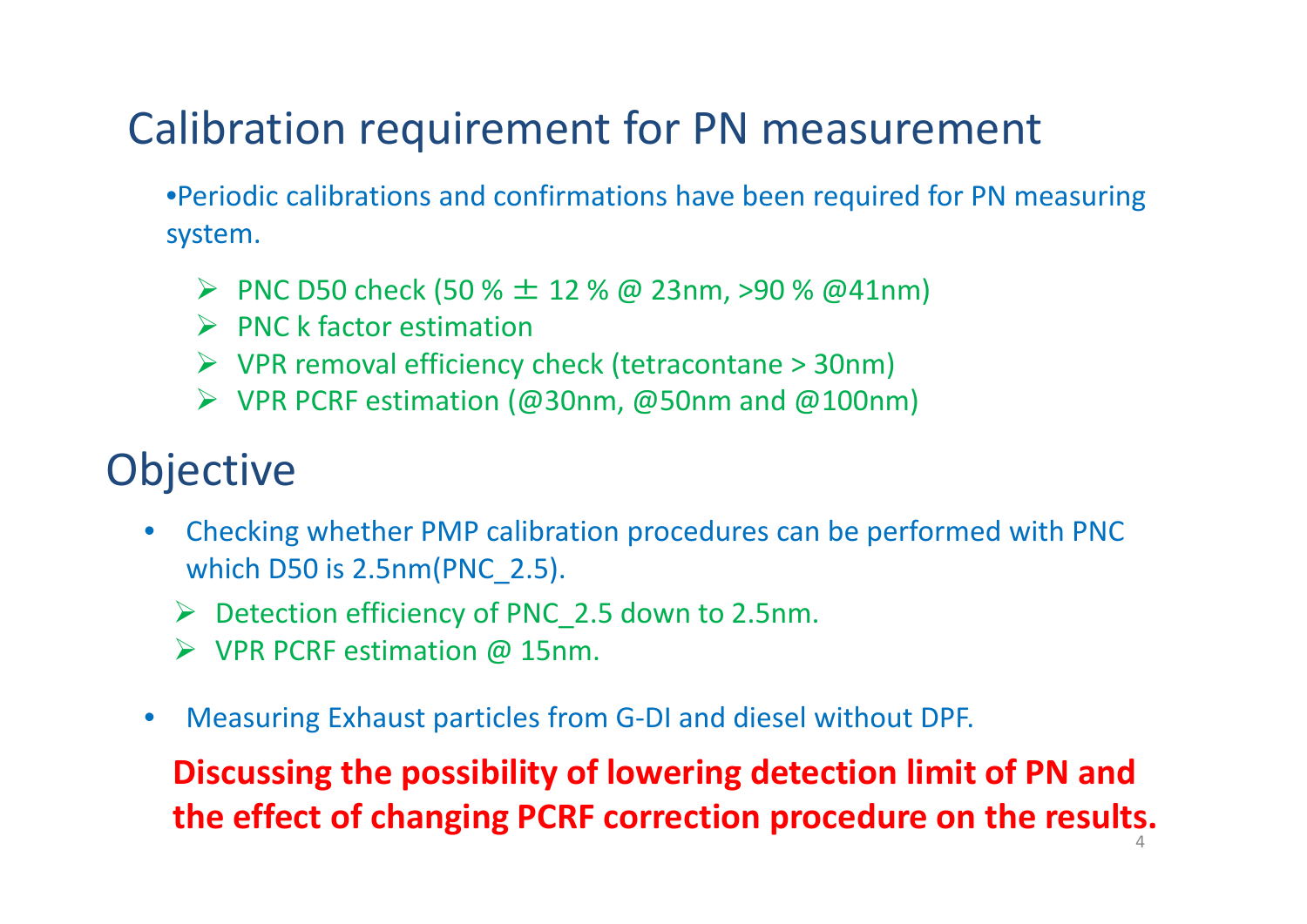#### Measurement systems





AVL APCPMP methodology (D50 =23nm)



**TSI CPC3776** 

Counter (PNC\_2.5)

#### •**TSI CPC3776 was added downstream of VPR.** •**Normal counter (CPC\_23) was also used simultaneously**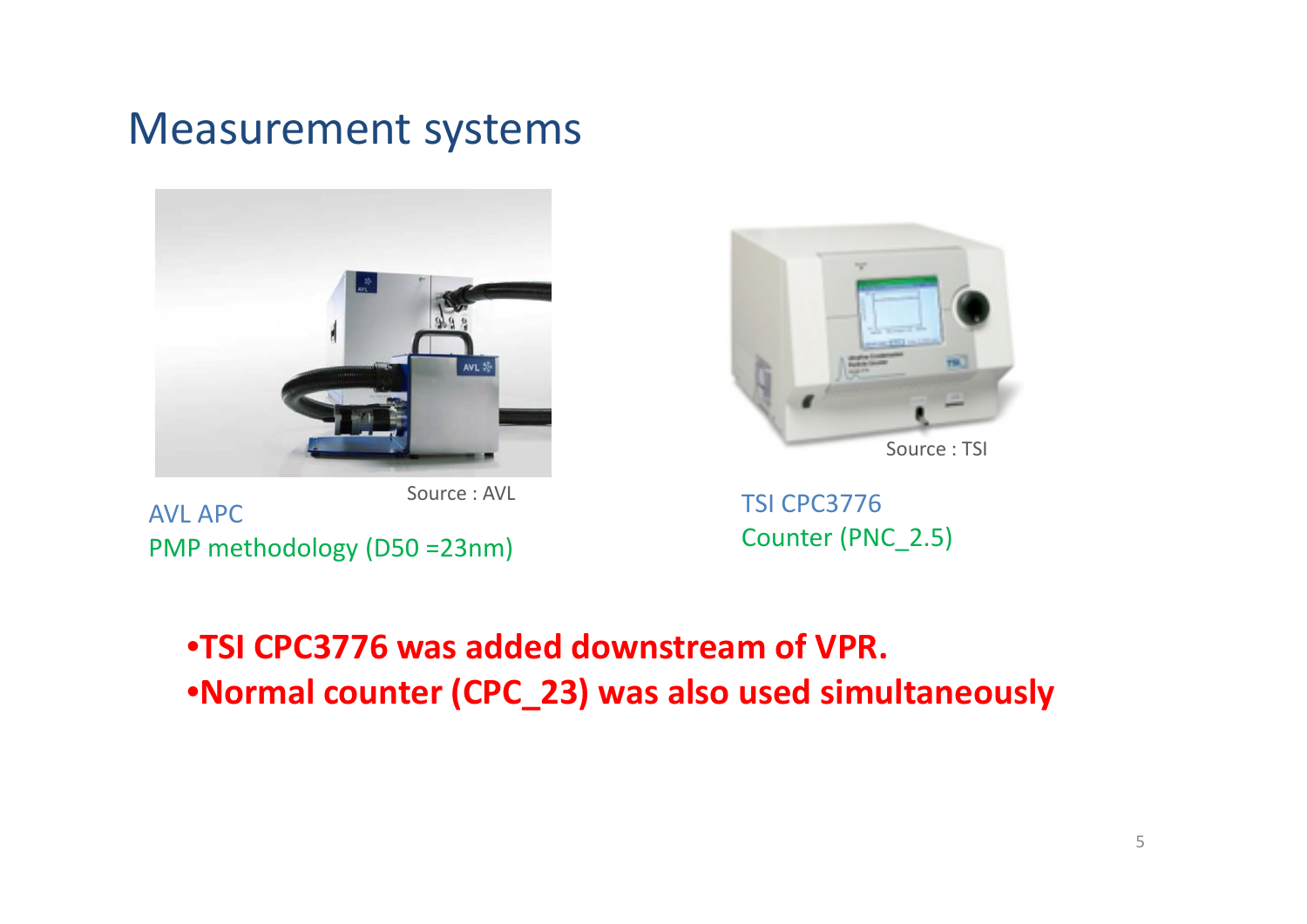#### Set Up for PNC Detection Efficiency Check

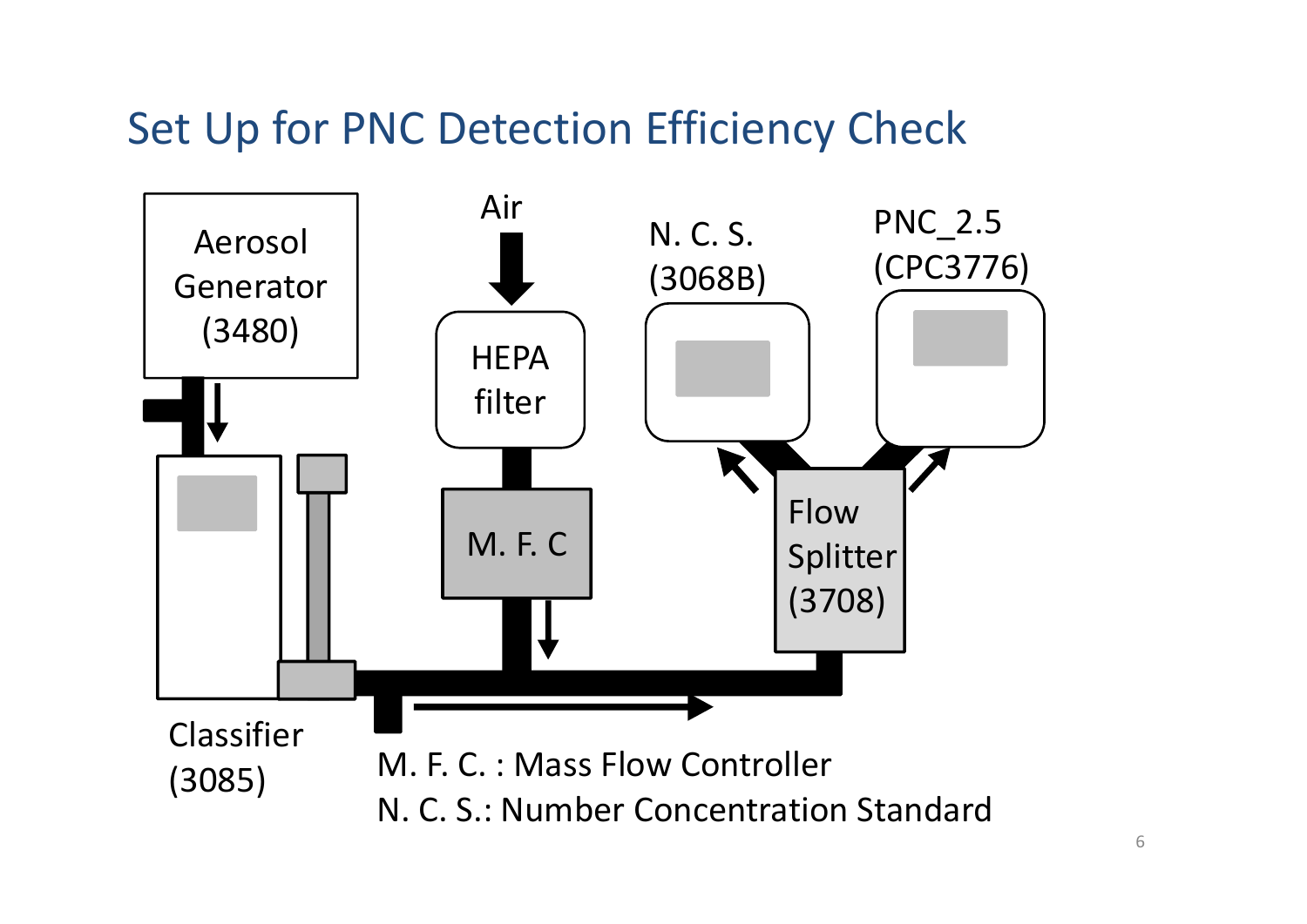#### Results of PNC Detection Efficiency Check



•**We could perform detection efficiency check to 2.5 nm.** •**D50 of PNC\_2.5 was slightly higher than nominal value.** •**Particles for calibration decreased considerably below 10 nm, and this increased σ.**

7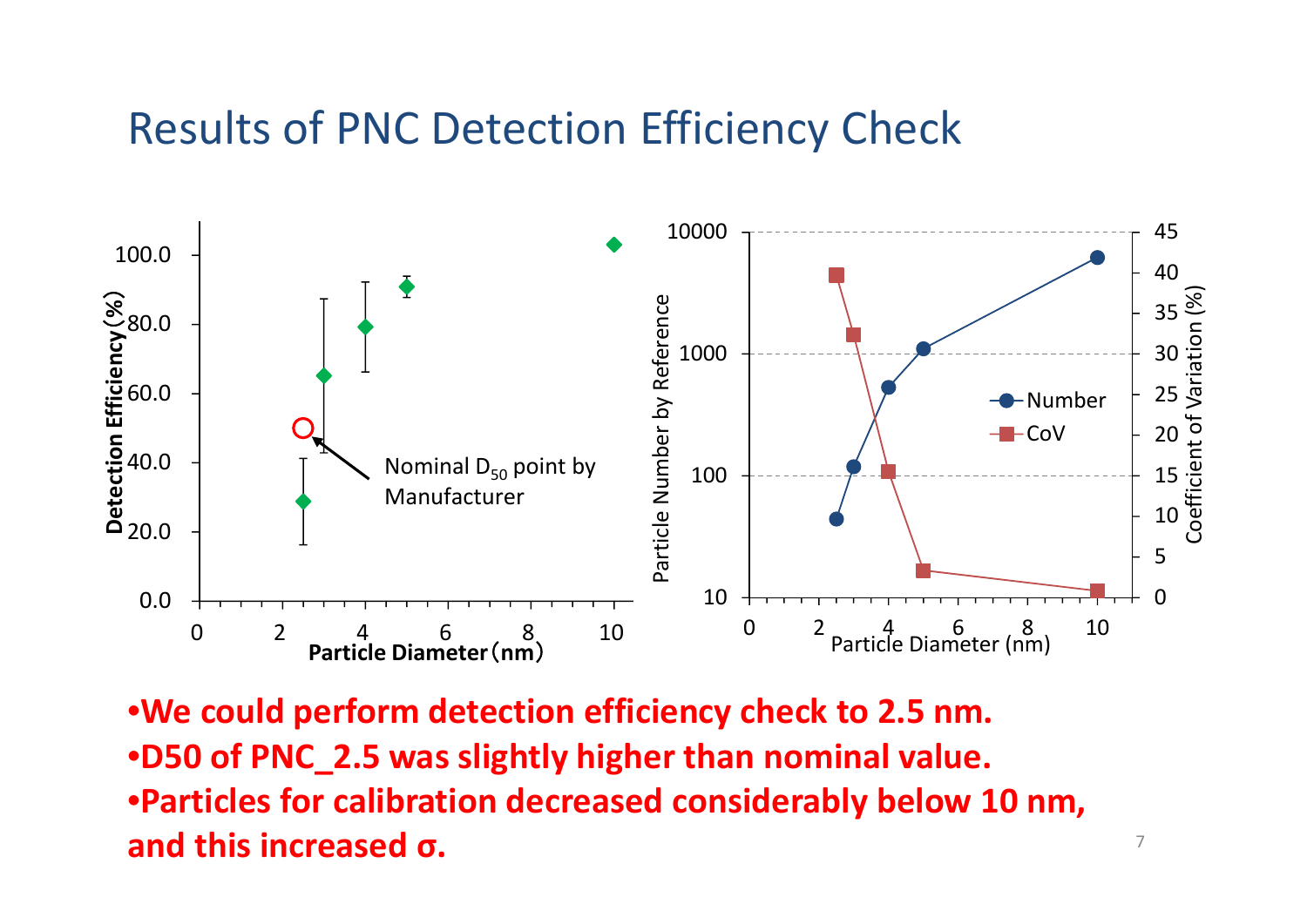### Set Up for PCRF Check



D50 of CPC 3772 <sup>=</sup> 10 nm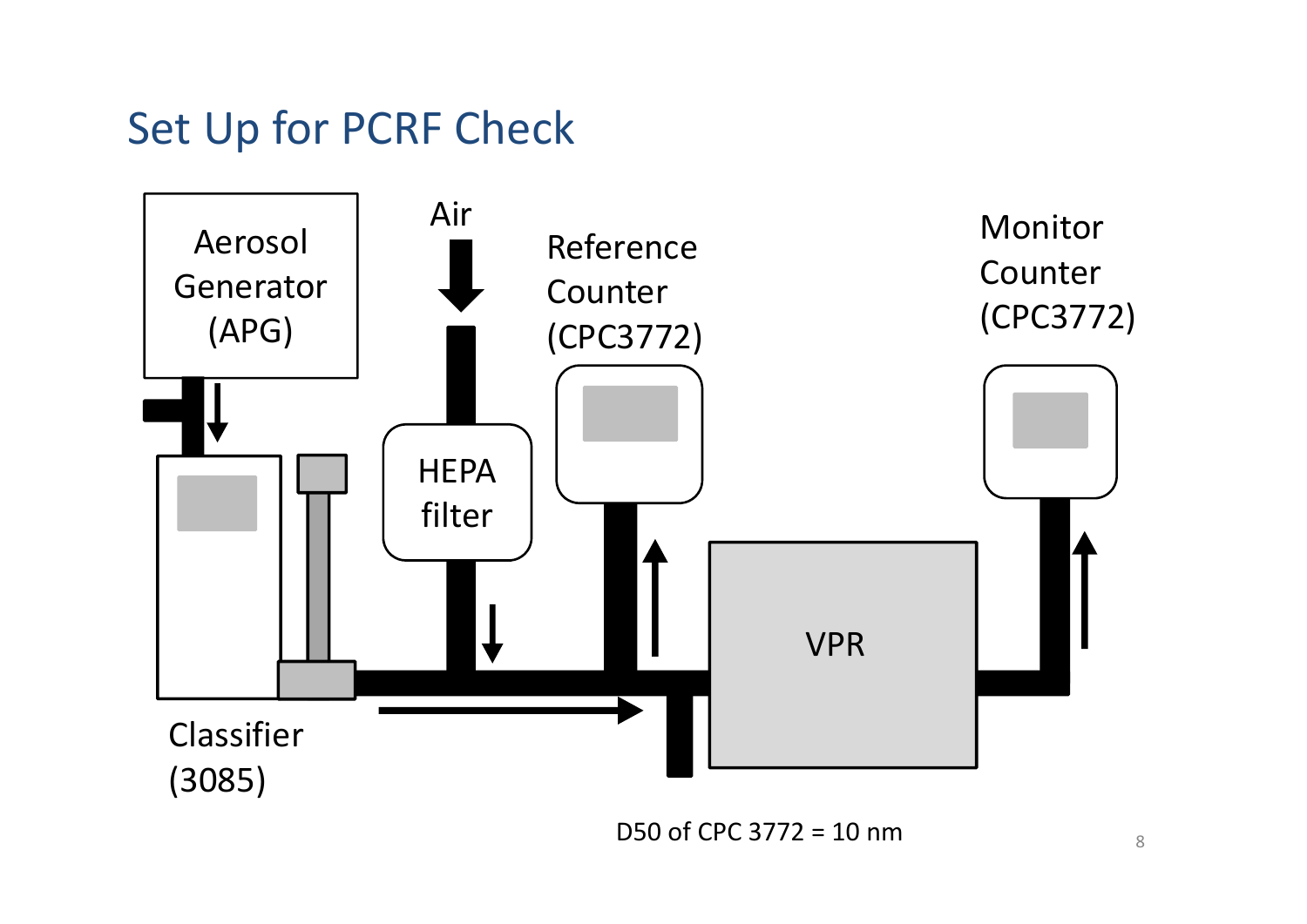## Results of VPR check



•PCRFs were measured at 15, 30, 50 and 100nm. •PCRF/Dilution factor at 15 nm was over 1.5 (loss <sup>=</sup> 33.3%).

•**PCRF/Dilution factor at 5 nm will be over 1.9 (loss <sup>=</sup> 48%).**

•**These values will be used to correct the exhaust emission in latter section.**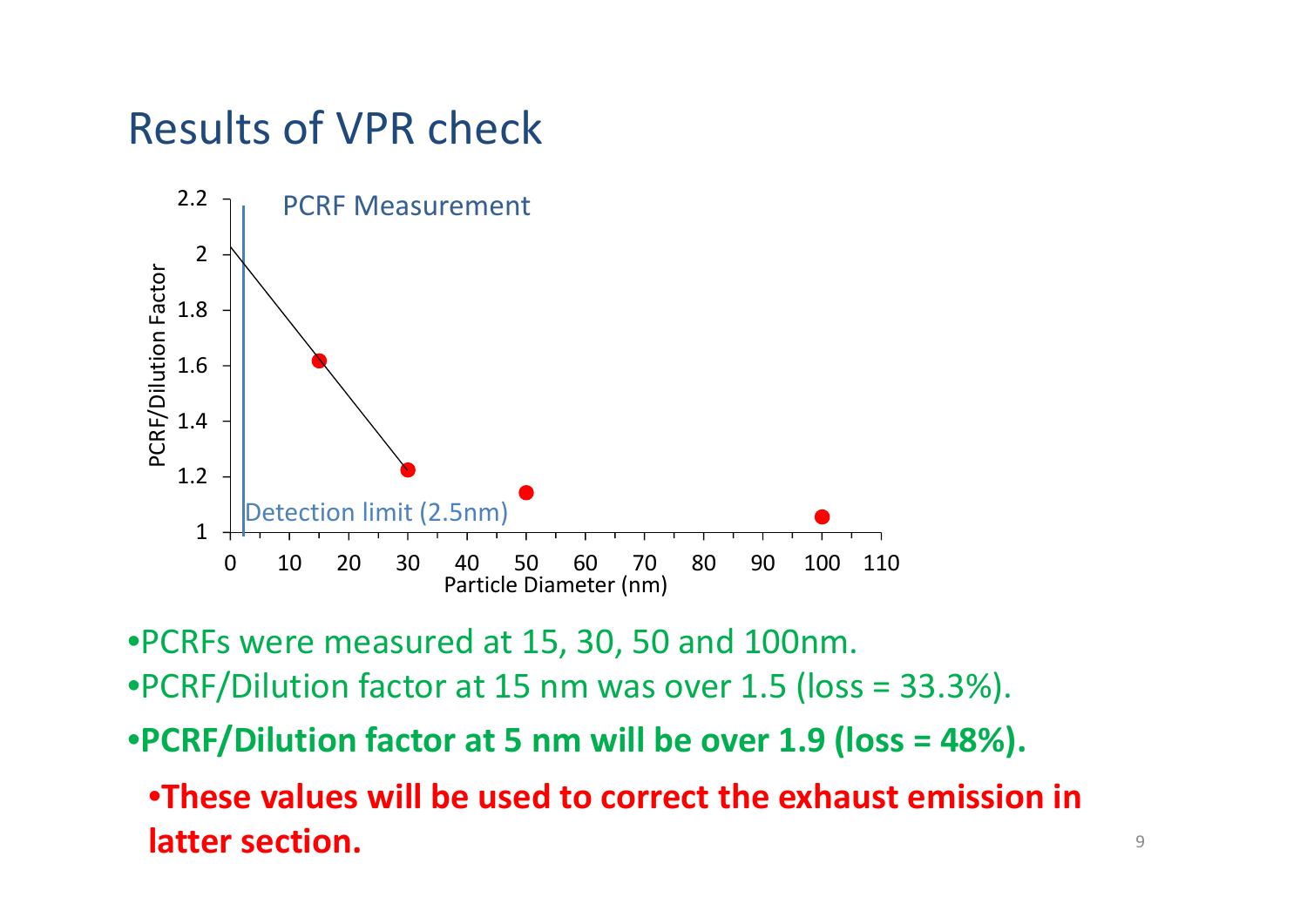#### Exhaust measurement

•Exhausts from G‐DI passenger car (Mazda CX‐5) were measured by PMP methodology with PNC\_2.5 and PNC\_23.

•PCRF was set to over 1000 to avoid re‐nucleation of semi‐volatile particles.



#### PCRF Selection for exhaust measurement

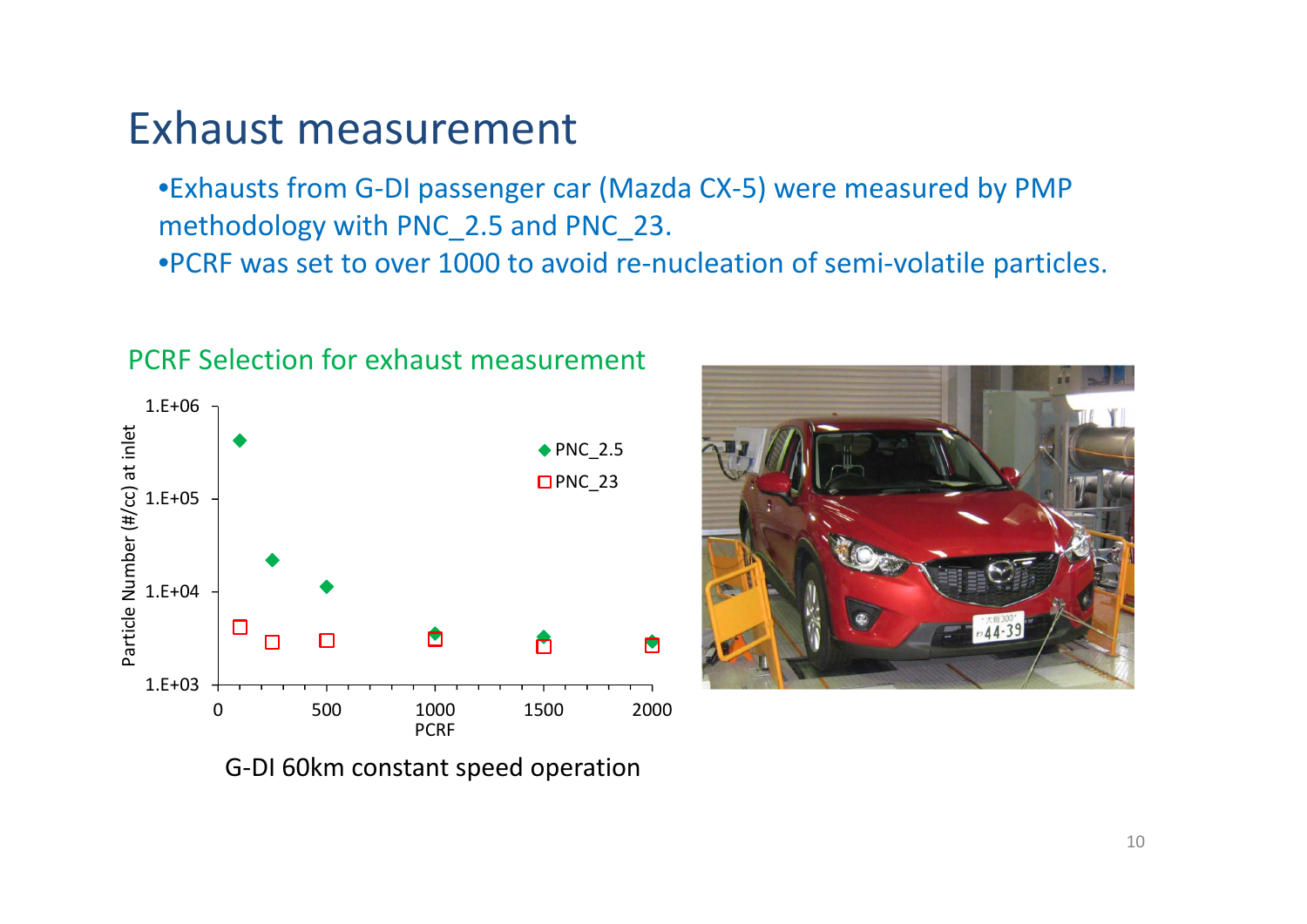#### PN measurement from G ‐DI

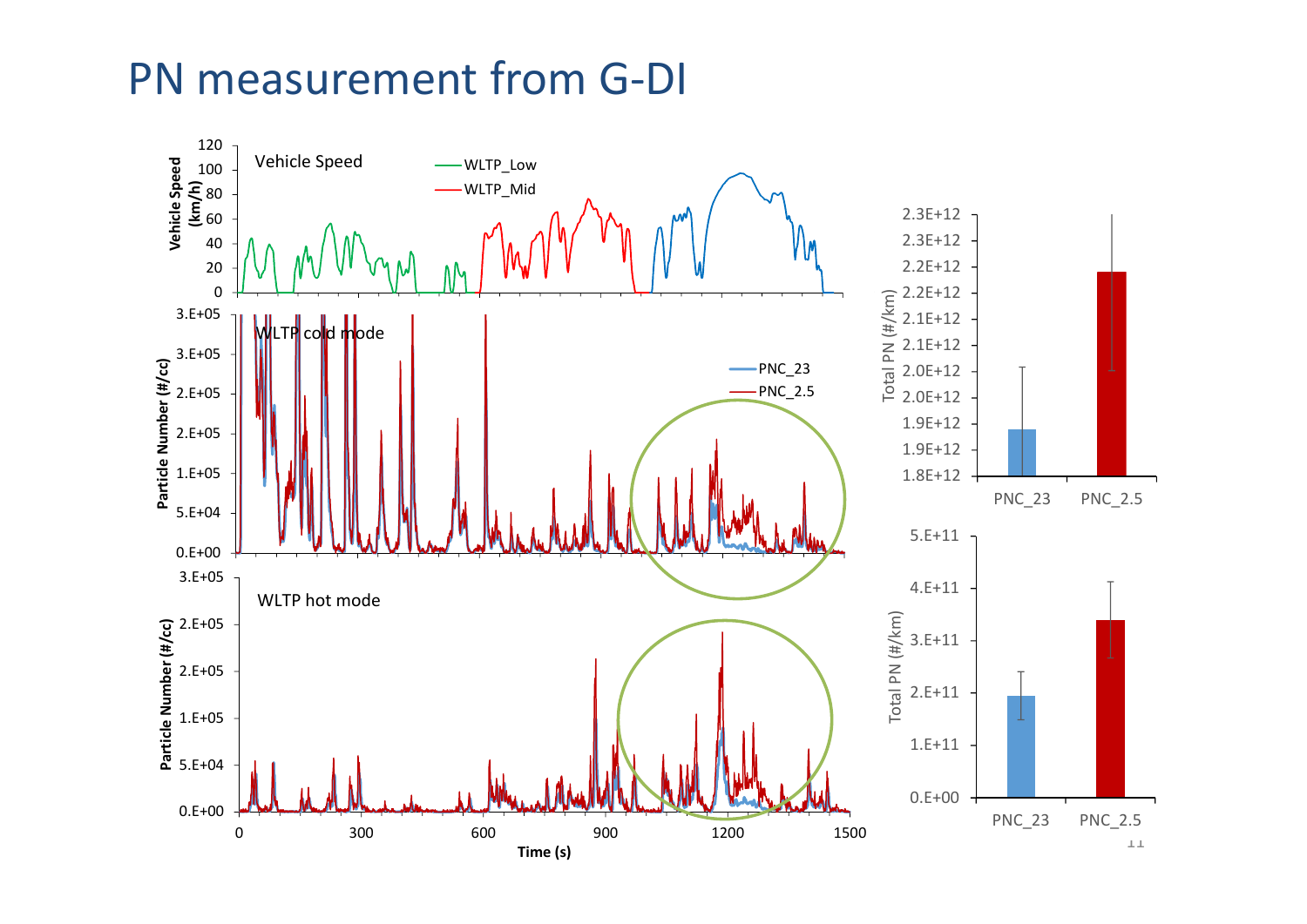#### Discussion for PCRF estimation

| Case        | <b>Base</b>   | No change      | 2 PCRF                                                                         | Average                               | 2 PCRF Ex                                                                     | <b>Extreme</b>                       |
|-------------|---------------|----------------|--------------------------------------------------------------------------------|---------------------------------------|-------------------------------------------------------------------------------|--------------------------------------|
| <b>PNC</b>  | <b>PNC 23</b> | <b>PNC 2.5</b> | <b>PNC 2.5</b>                                                                 | <b>PNC_2.5</b>                        | <b>PNC_2.5</b>                                                                | <b>PNC_2.5</b>                       |
| <b>PCRF</b> | Traditional   | Traditional    | <b>Traditional for</b><br>$>23$ nm,<br>$PCRF(15)$ for $\lt$<br>$23 \text{ nm}$ | Averaged<br>PCRF(15,30,50<br>and 100) | <b>Traditional for</b><br>$>23$ nm,<br>$PCRF(5)$ for $\lt$<br>$23 \text{ nm}$ | Averaged<br>PCRF(5,30,50<br>and 100) |
| cold        | $1.89E + 12$  | $2.19E+12$     | $2.32E+12$                                                                     | $2.42E+12$                            | $2.39E+12$                                                                    | $2.55E+12$                           |
| $(\%)$      | 100.0         | 115.9          | 122.5                                                                          | 128.0                                 | 126.4                                                                         | 135.1                                |
| hot         | $1.95E + 11$  | $3.40E + 11$   | $4.01E + 11$                                                                   | $3.75E + 11$                          | $4.36E + 11$                                                                  | $3.96E + 11$                         |
| $(\%)$      | 100.0         | 174.4          | 205.4                                                                          | 192.6                                 | 223.7                                                                         | 203.3                                |

Unit #/km



Hot **•Results increased to 15~35 % in the** cold mode, 74~123 % in the hot mode.

> •Average of 4 diameter is higher than 2 PCRF in the cold mode, but lower in the hot mode.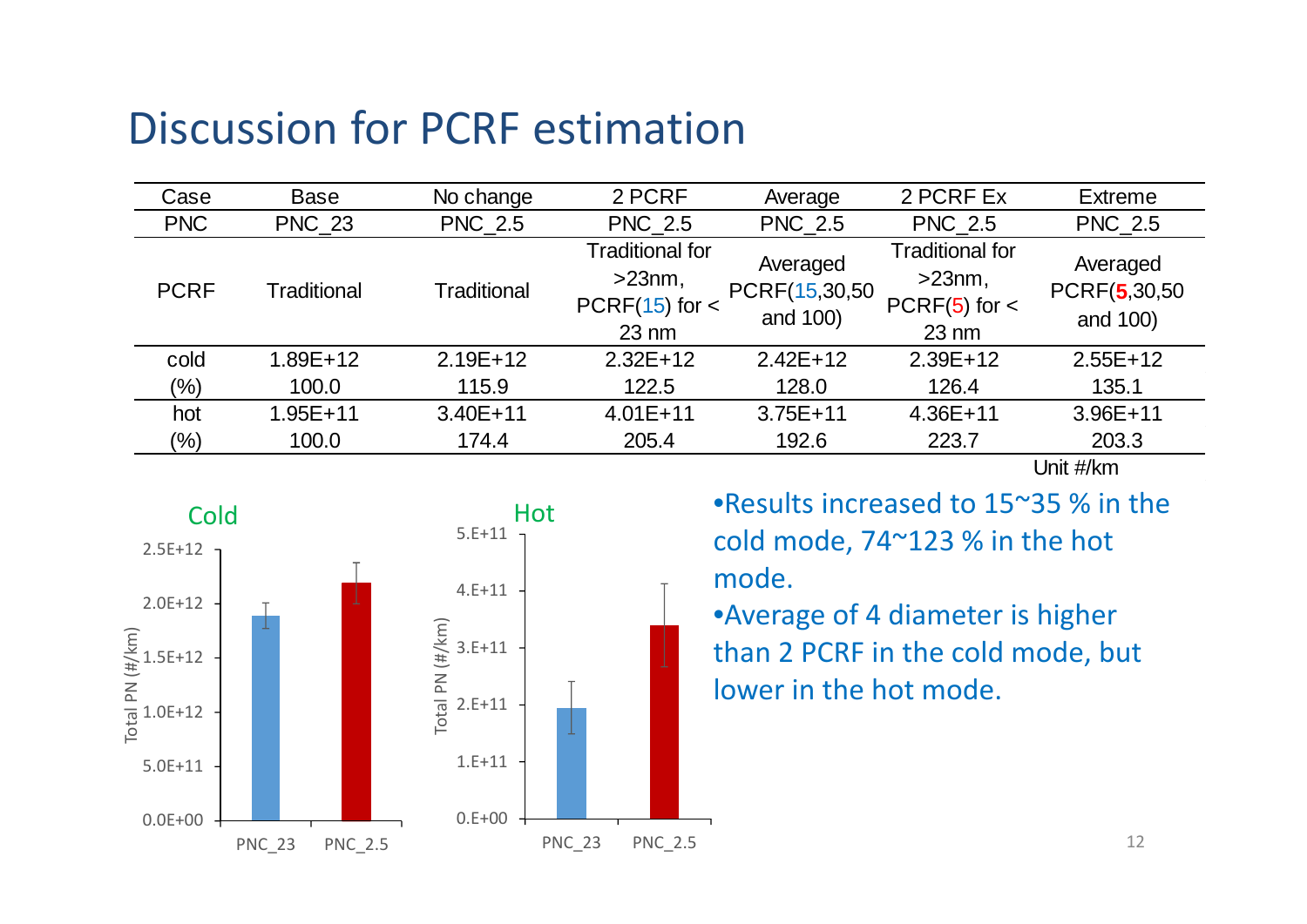## Measurement from Diesel vehicle (w/o DPF)



Isuzu Elf (w/o DPF)

•**Tested vehicle is no DPF, small sized heavy duty truck.** •**Tested mode was JE05 (cold and hot).**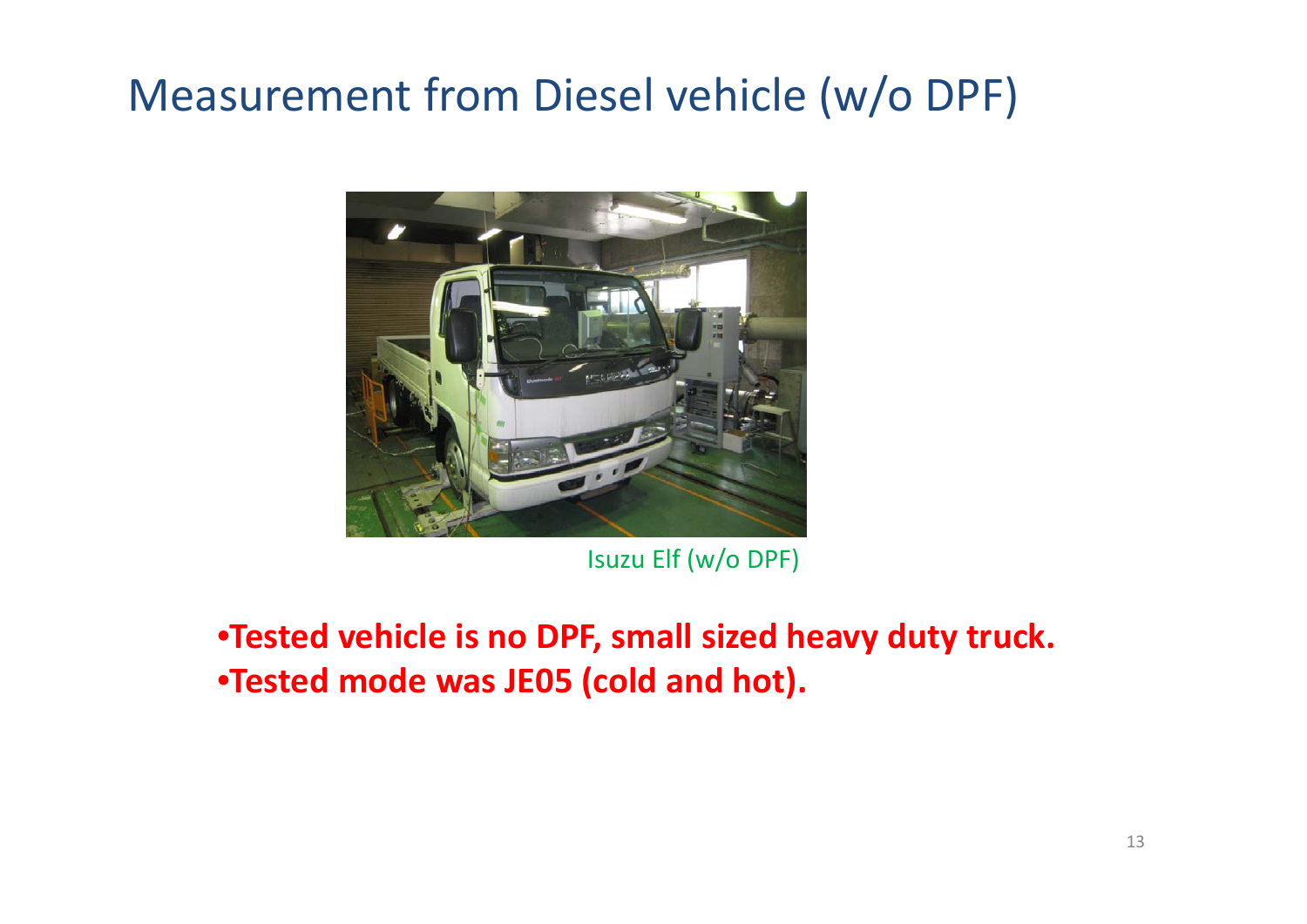#### Results from diesel truck w/o DPF

| Case        | Base          | No change      | 2PCRF                                                                          | Average                               | 2 PCRF Ex                                                                     | <b>Extreme</b>                                |
|-------------|---------------|----------------|--------------------------------------------------------------------------------|---------------------------------------|-------------------------------------------------------------------------------|-----------------------------------------------|
| <b>PNC</b>  | <b>PNC_23</b> | <b>PNC_2.5</b> | <b>PNC_2.5</b>                                                                 | <b>PNC_2.5</b>                        | <b>PNC_2.5</b>                                                                | <b>PNC_2.5</b>                                |
| <b>PCRF</b> | Traditional   | Traditional    | <b>Traditional for</b><br>$>23$ nm,<br>$PCRF(15)$ for $\lt$<br>$23 \text{ nm}$ | Averaged<br>PCRF(15,30,50<br>and 100) | <b>Traditional for</b><br>$>23$ nm,<br>$PCRF(5)$ for $\lt$<br>$23 \text{ nm}$ | Averaged<br>PCRF(5,30,50<br>and 100)          |
| cold        | $1.43E + 14$  | $5.27E+14$     | $6.88E+14$                                                                     | $5.82E+14$                            | $7.83E+14$                                                                    | $6.15E + 14$                                  |
| $(\%)$      | 100.0         | 369.7          | 482.3                                                                          | 408.3                                 | 548.8                                                                         | 431.1                                         |
| hot         | $1.34E + 14$  | $4.27E + 14$   | $5.49E + 14$                                                                   | $4.71E+14$                            | $6.22E+14$                                                                    | $4.98E + 14$                                  |
| $(\%)$      | 100.0         | 319.6          | 411.3                                                                          | 353.0                                 | 465.5                                                                         | 372.7                                         |
|             |               |                |                                                                                |                                       |                                                                               | $1 L_{\odot} L_{\odot}$ $\sim$ $11/L_{\odot}$ |

Unit : #/kWh



•The emission blow 23 nm was 3 or 4 times higher than over 23 nm. •Differences between Average of 4 diameter and using 2 PCRF were significant.

•Difference between the results with PCRF(15) and PCRF(5) is not serious.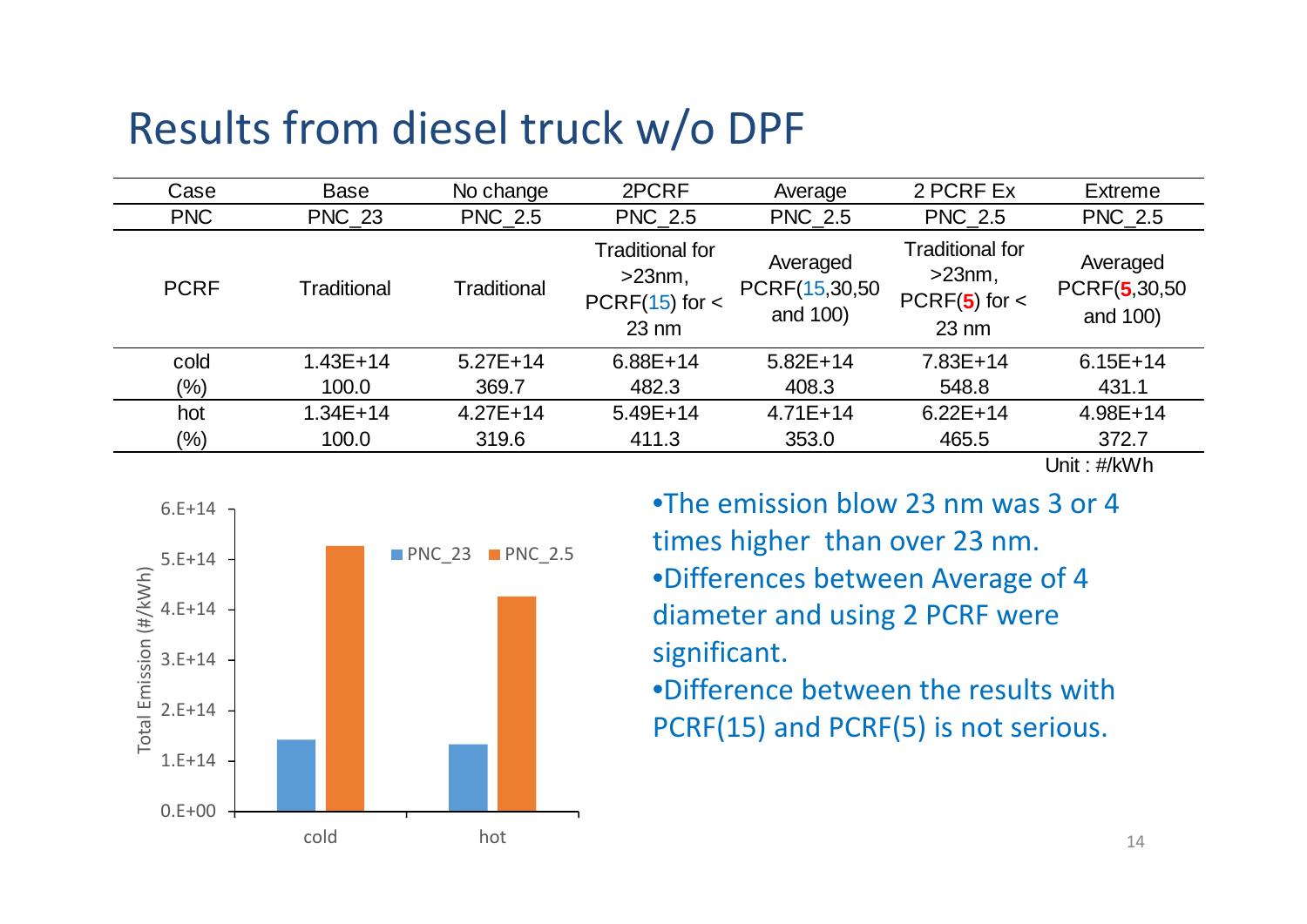## **Conclusion**

- A part of calibration procedures which are required by PMP were performed with PMP methodology with PNC which D50 is 2.5nm.
- $\bullet$  Fluctuation of PNC detection efficiency increased with smaller size particles below 10 nm, because of decrease of particle concentration at the exit of DMA.
- PCRF (15) was 1.6 and we estimated PCRF(5) to be 1.9 by linear assumption.
- G‐DI measurement showed increased emissions of particles below 23 nm at high speed conditions.
- Total particle emissions in cold mode increased, but mostly over 23nm.
- $\bullet$  The effects of correction procedures on the results were evaluated. Traditional, using 2 PCRF, and average of 4 diameter corrections were performed. Results varied by the procedure of correction of PCRF.
- The difference of using PCRF(15) and PRRF(5) was not serious.
- $\bullet$ ● Results increased 15~125% in G-DI, 220~450% in non-DPF diesel from PMP methodology.